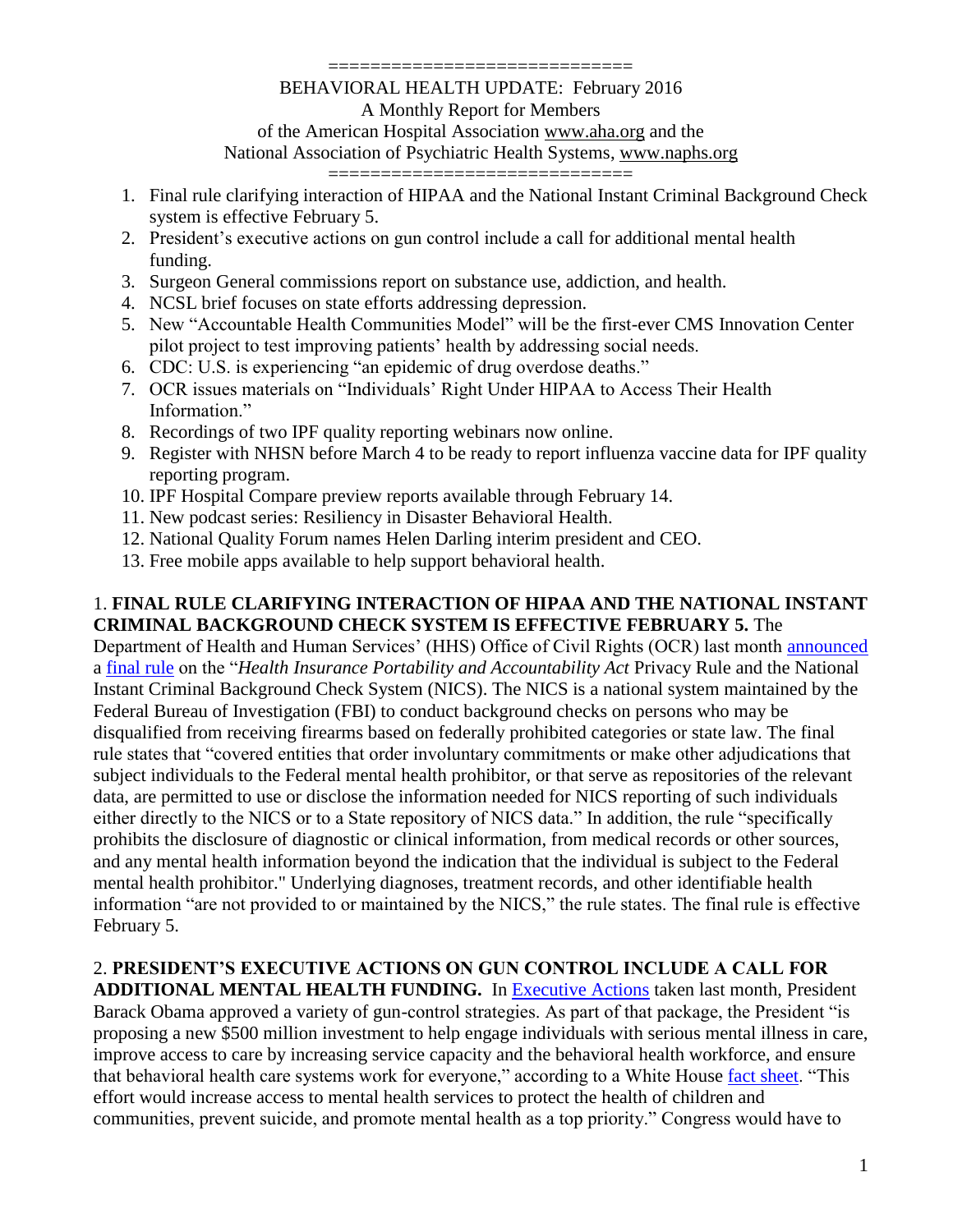approve this increase in funding. The President plans to release his budget for the coming year on February 9.

3. **SURGEON GENERAL COMMISSIONS REPORT ON SUBSTANCE USE, ADDICTION, AND HEALTH.** The December 31 *Federal Register* includes a [notice](https://www.gpo.gov/fdsys/pkg/FR-2015-12-31/pdf/2015-32929.pdf) of the commission of the firstever Surgeon General's Report on substance use, addiction, and health. The report is intended to present the state of the science and will examine the health effects of drug and alcohol misuse from the perspectives of prevention, treatment, recovery, neurobiology, and delivery of care. In a [year-end](http://content.govdelivery.com/accounts/USHHS/bulletins/12dca9a)  [update,](http://content.govdelivery.com/accounts/USHHS/bulletins/12dca9a) the Surgeon General said he anticipates publication in 2016.

4. **NCSL BRIEF FOCUSES ON STATE EFFORTS ADDRESSING DEPRESSION.** States have taken specific actions to address depression and major depressive disorders, according to a legislative brief from the National Conference of State Legislatures (NCSL) titled [Addressing Depression.](http://www.ncsl.org/documents/legisbriefs/lb_2348.pdf) Among the solutions state policymakers are working on are efforts to increase mental health training and screenings, integrate mental health and primary care, and expand services to underserved populations. Depression affects millions of Americans and costs the country more than \$200 billion per year in treatment, lower worker productivity, and absenteeism.

5. **NEW "ACCOUNTABLE HEALTH COMMUNITIES MODEL" WILL BE THE FIRST-EVER CMS INNOVATION CENTER PILOT PROJECT TO TEST IMPROVING PATIENTS' HEALTH BY ADDRESSING SOCIAL NEEDS.** The Department of Health and Human Services (HHS) recently [announced](http://www.hhs.gov/about/news/2016/01/05/first-ever-cms-innovation-center-pilot-project-test-improving-patients-health.html) a new funding opportunity of up to \$157 million to test whether screening beneficiaries for health-related social needs and associated referrals to and navigation of communitybased services will improve quality and affordability in Medicare and Medicaid. The five-year program, called the Accountable Health Communities (AHC) Model, is a Centers for Medicare and Medicaid Services (CMS) Innovation Center model that will support up to 44 bridge organizations, through cooperative agreements, which will deploy a common, comprehensive screening assessment for health-related social needs among all Medicare and Medicaid beneficiaries accessing care at participating clinical delivery sites. The model will test three scalable approaches to addressing healthrelated social needs and linking clinical and community services (community referral, community service navigation, and community service alignment). See

<https://innovation.cms.gov/initiatives/ahcm/> for background on the AHC Model and how to sign up for the AHC email listserv.

6. **CDC: U.S. IS EXPERIENCING "AN EPIDEMIC OF DRUG OVERDOSE DEATHS."** "More persons died from drug overdoses in the United States in 2014 than during any previous year on record," according to a December 18 *Morbidity and Mortality Weekly Report* early release report from the Centers for Disease Control and Prevention (CDC). According to [Increases in Drug and Opioid](http://www.cdc.gov/mmwr/preview/mmwrhtml/mm64e1218a1.htm?s_cid=mm64e1218a1_w)  Overdose Deaths — [United States, 2000–2014,](http://www.cdc.gov/mmwr/preview/mmwrhtml/mm64e1218a1.htm?s_cid=mm64e1218a1_w) from 2000 to 2014 nearly half a million Americans have died from drug overdoses. In 2014, there were approximately one and a half times more drug overdose deaths in the United States than deaths from motor vehicle crashes. Opioids (primarily prescription pain relievers and heroin) are the main drugs associated with overdose deaths. In 2014, opioids were involved in 28,647 deaths, or 61% of all drug overdose deaths. The rate of opioid overdoses has tripled since 2000. "The 2014 data demonstrate that the United States' opioid overdose epidemic includes two distinct but interrelated trends: a 15-year increase in overdose deaths involving prescription opioid pain relievers and a recent surge in illicit opioid overdose deaths, driven largely by heroin," says the report.

7. **OCR ISSUES MATERIALS ON "INDIVIDUALS' RIGHT UNDER HIPAA TO ACCESS THEIR HEALTH INFORMATION."** The Health and Human Services (HHS) Office for Civil Rights (OCR) [announced](http://www.hhs.gov/blog/2016/01/07/understanding-individuals-right-under-hipaa-access-their.html) release of a fact sheet and the first in a series of topical Frequently Asked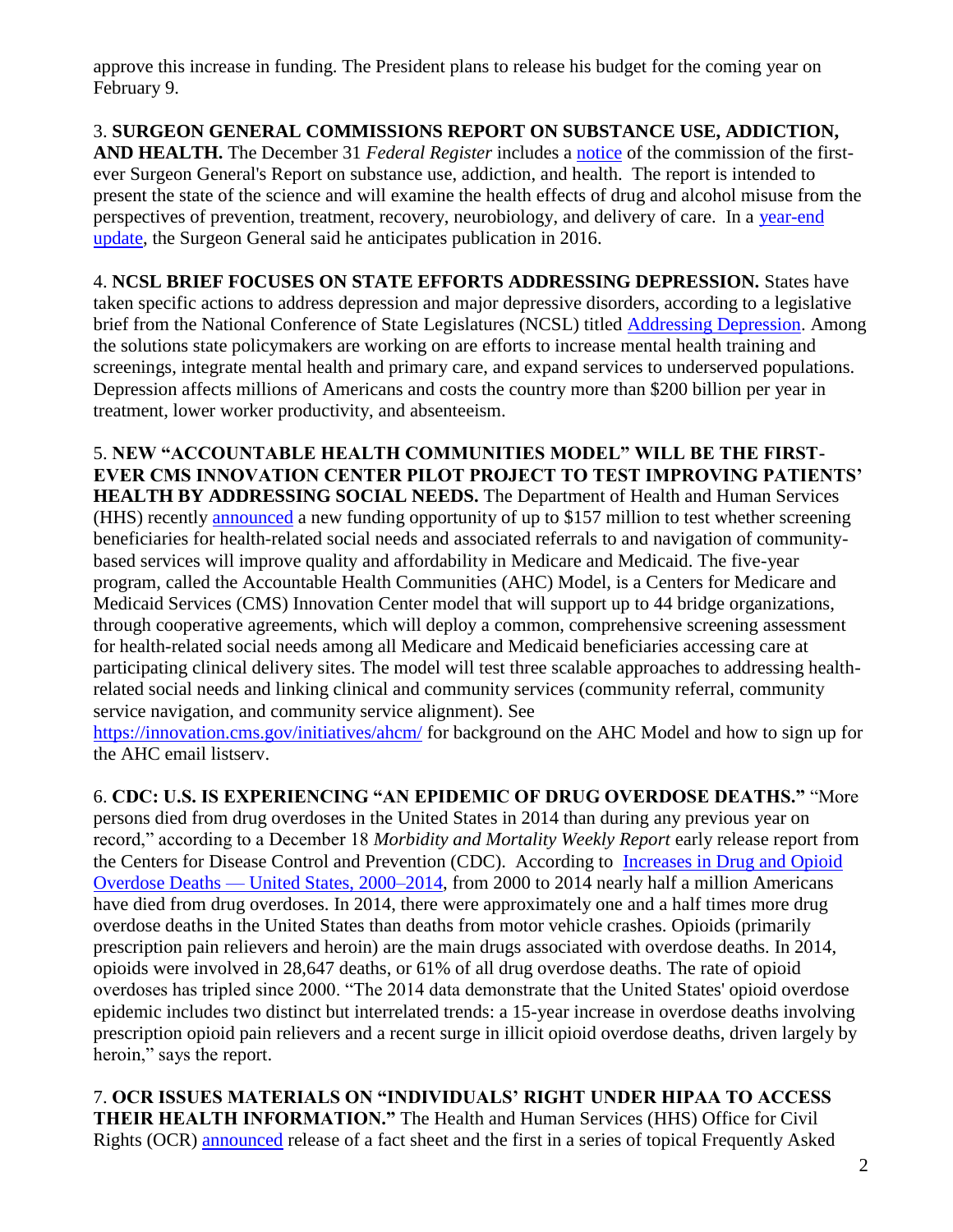Questions (FAQs) "to further clarify individuals' core right under HIPAA [the *Health Information Portability and Accountability Act Privacy Act* to access and obtain a copy of their health information." The [set of materials](http://www.hhs.gov/hipaa/for-professionals/privacy/guidance/access/index.html) addresses the scope of information covered by HIPAA's access right, the very limited exceptions to this right, the form and format in which information is provided to individuals, the requirement to provide access to individuals in a timely manner, and the intersection of HIPAA's right of access with the requirements for patient access under the HITECH Act's Electronic Health Record (EHR) Incentive Program.

### 8. **RECORDINGS OF TWO IPF QUALITY REPORTING WEBINARS NOW ONLINE.** Go to

the Quality Reporting Center's "Archived Events" at <http://www.qualityreportingcenter.com/inpatient/ipf/events/> to download slides and recordings from the two most recent Inpatient Psychiatric Facility Quality Reporting (IPFQR) Program webinars. Originally presented January 7, 2016, is a webinar titled "IPFQR Program Public Reporting and Fiscal Year 2016 Measure Results Review." This training summarizes the steps needed to access and review the April 2016 *Hospital Compare* Preview Report and provides an overview of the Fiscal Year 2016 Program measure results. A second webinar (originally presented January 21, 2016) is titled "Inpatient Psychiatric Facility Quality Reporting Program New Measures and Non-Measure Reporting—Part 2." This webinar reviews the specifications as well as keys to implementing and abstracting the measures pertaining to transition records and the Screening for Metabolic Disorders measure. Additionally, it addresses the reporting requirements for these new measures and non-measure data.

#### 9. **REGISTER WITH NHSN BEFORE MARCH 4 TO BE READY TO REPORT INFLUENZA VACCINE DATA FOR IPF QUALITY REPORTING PROGRAM.** All facilities participating in the Inpatient Psychiatric Facility Quality Reporting (IPFQR) Program must be registered with the National Healthcare Safety Network (NHSN) in order to submit "Influenza Vaccination among Healthcare Personnel" (HCP) measure data. The processing time for enrollment with the NHSN is approximately eight weeks. Failure to register with the NHSN prior to March 4, 2016, may jeopardize an IPF's ability to submit and verify submission of accurate HCP measure data prior to the Sunday, May 15, 2016, submission deadline. IPFs that do not complete NHSN enrollment and the HCP measure data submission prior to these deadlines may be subject to a two percentage point reduction in their Fiscal Year 2017 (FY17) annual payment update from the Centers for Medicare and Medicaid Services (CMS). It is time to initiate the registration process for your IPF with NHSN now, if you have not already done so. Details about the 5-Step NHSN Enrollment Process can be accessed at the following NHSN website hyperlinks for IPFs located within [Acute Care Hospitals/Facilities \(enroll\)](http://www.cdc.gov/nhsn/acute-care-hospital/enroll.html) and [Free-standing IPFs \(enroll\).](http://www.cdc.gov/nhsn/ipfs/enroll.html) Once the steps for NHSN enrollment are completed, you must set up your facility for IPF reporting by visiting the NHSN Setup page for [Acute Care Hospitals/Facilities](http://www.cdc.gov/nhsn/acute-care-hospital/setup.html)  [\(setup\)](http://www.cdc.gov/nhsn/acute-care-hospital/setup.html) or [Free-standing IPFs \(setup\).](http://www.cdc.gov/nhsn/ipfs/setup.html) For more information about the NHSN enrollment process, adding an IPF to an existing acute care or critical access hospital account, or activating the HCP component, please review the April 16, 2015, IPFQR Program webinar information in the Quality Reporting Center's [IPF Archived Events.](http://www.qualityreportingcenter.com/inpatient/ipf/events/) Contact the [NHSN Help Desk](mailto:NHSN@cdc.gov) with any questions.

## 10. **IPF HOSPITAL COMPARE PREVIEW REPORTS AVAILABLE THROUGH FEBRUARY**

**14.** The Centers for Medicare and Medicaid Services (CMS) makes Preview Reports available to providers through the *QualityNet Secure Portal* on a quarterly basis. Preview report for the April 2016 *Hospital Compare* release (which includes data for first quarter 2014 through fourth quarter 2014 discharges) will be available through February 14. To access the preview report, go [https://www.qualitynet.org](https://www.qualitynet.org/) and select "Login" (under the *Log in to QualityNet Secure Portal* header). Enter and submit your *QualityNet* user ID, password, and security code. Read and accept the Terms and Conditions statement. Then select "Run Reports" (from the *My Reports* drop-down); "IPFQR" (from the *Report Program* drop-down); "Public Reporting – Preview Reports" (from the list in the *Report Category* drop-down); "View Reports" (where the selected report will display under *Report*